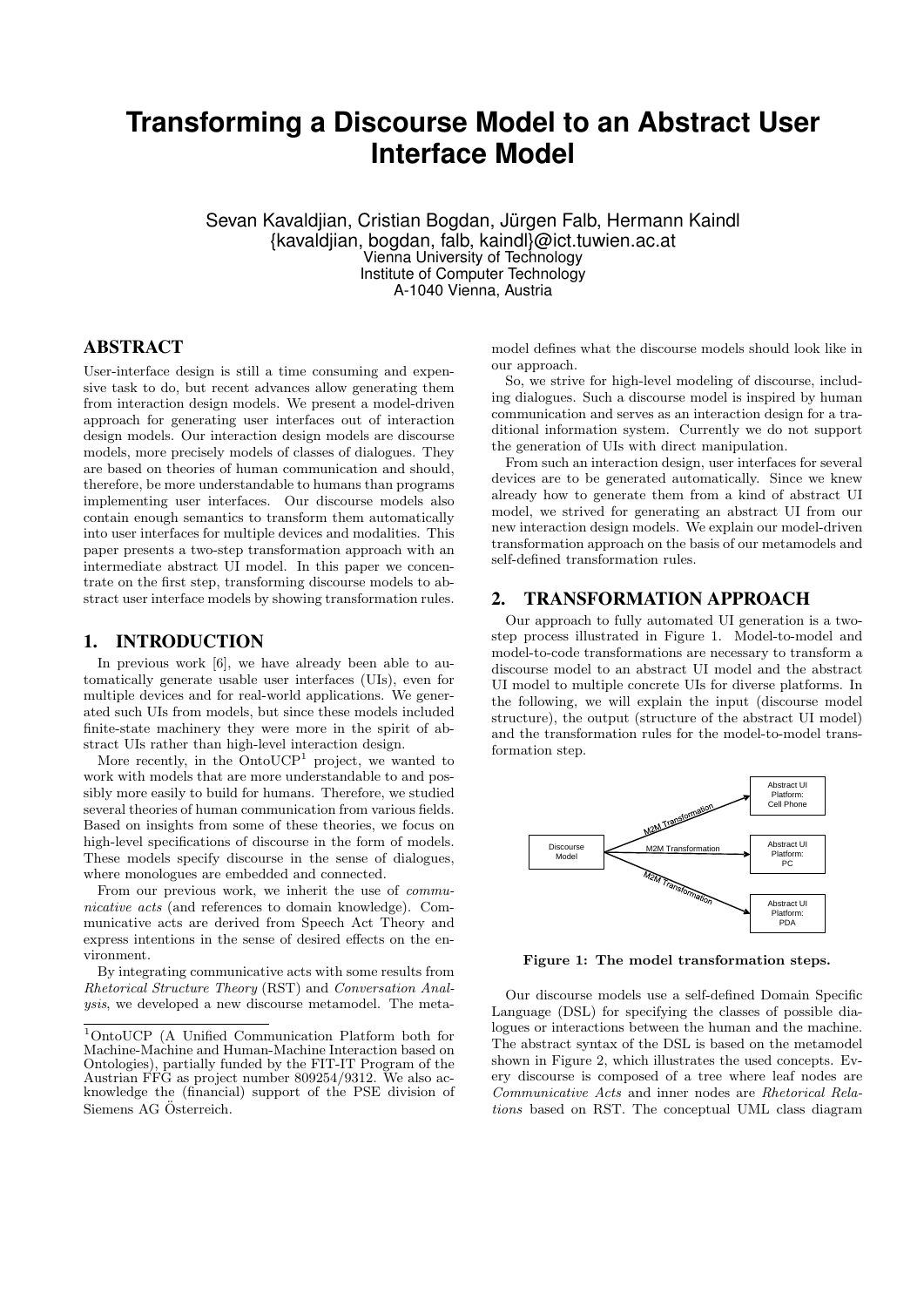

Figure 2: Discourse Metamodel.

shown in Figure 2 is not as restrictive as our interpretation, since it allows to create other kinds of graphs besides tree structures. The association class is needed to model the inserted sequence.

The Communicative Acts are used to model the intention of a communication and refer to elements of the domain of discourse. Figure 3 shows a selection of the most important Communicative Acts used in our approach. Two corresponding Communicative Acts, like Offer and Accept, form a sequence, which is called Adjacency Pair. The Adjacency Pairs build up the dialogue structure.



Figure 3: Communicative Act Taxonomy.

The Rhetorical Relations are used to connect Communicative Acts or Rhetorical Relations with each other. They represent the dependencies between single interactions of dialogues. More detailed information about our discourse metamodel can be found in [4] and [1].



Figure 4: Subtree of an online shop discourse.

Figure 4 shows a small part of an online shop discourse model, that is typical for discourse models and which we

will use as a running example throughout the paper. The example describes the interaction between the user and the online shop. The nucleus branch N of the Background relation conveys the main interaction sequence. The online shop system offers a list of product categories to the user. The user accepts one of them. During the offering process the satellite branch S provides background information about the product categories to the user. This part of an online shop discourse model gets transformed to the abstract UI model shown in Figure 5 by applying the rules Adjacency Pair, Offer-Accept and Informing in the listed order. Details on each rule are described below.



Figure 5: Online Shop Abstract UI Model.

The abstract UI model is basically a tree representing the UI structure. It is not completely independent of the target device, since the device's real estate is considered for building up the abstract UI structure. However, our abstract user interface is completely independent of the considered UI toolkit (e.g. Web, Java Swing, etc.). This tree structure will be transformed to a toolkit-specific concrete UI. The concepts which are used in an abstract UI model are specified in the abstract UI metamodel shown in Figure 6. The most important concept of the metamodel is the Widget class. It is specialized into two functional categories, the OutputWidgets which have the function of only presenting information and the InputWidgets which have the function of presenting and gathering information from the user. Thus, they are actually input/output widgets, but Figure 6 puts the focus on gathering information.



Figure 6: Abstract UI Metamodel.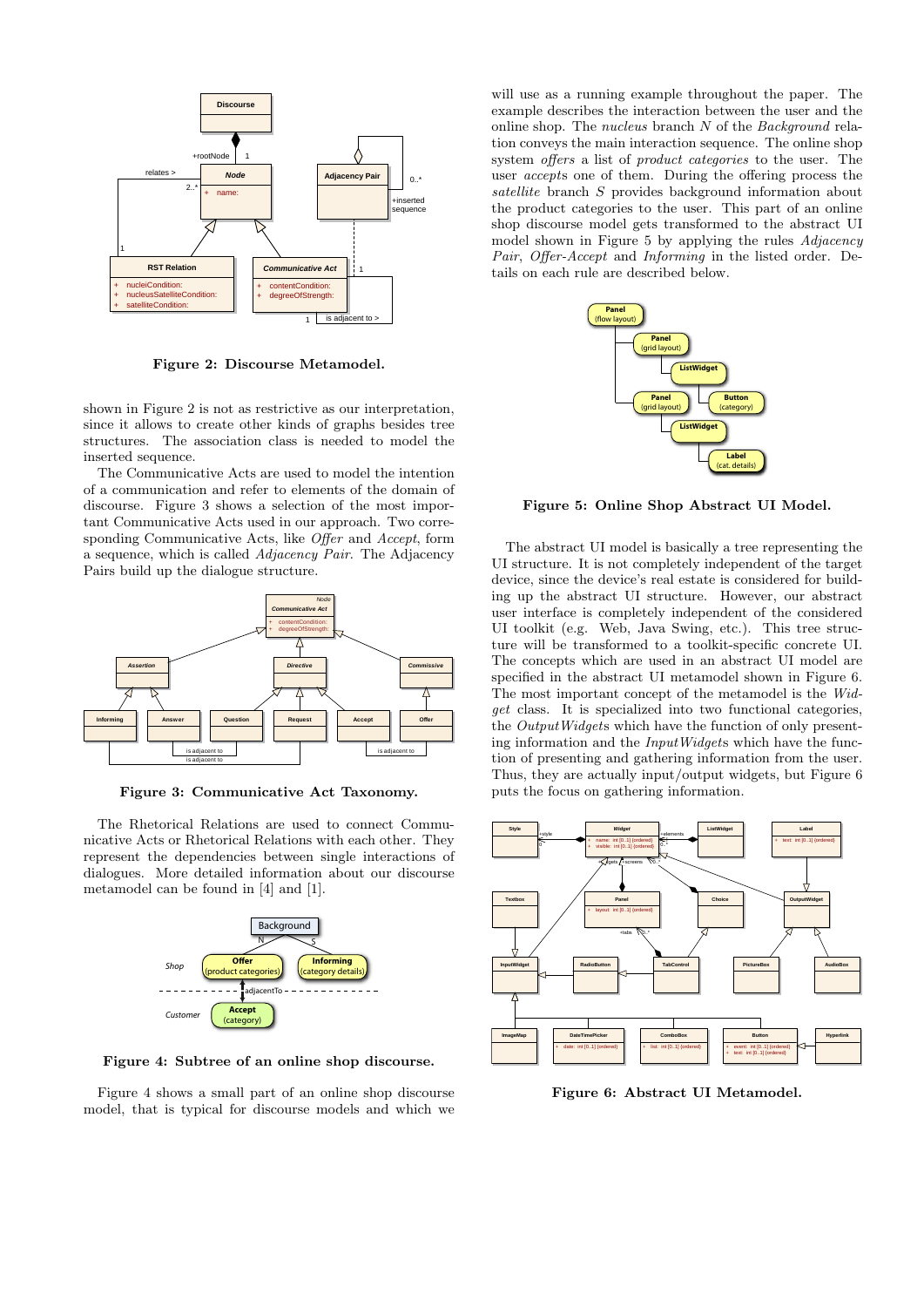The main issue that we address in this paper is how to transfer models as exemplified in Figure 4 to user interface models at the abstract widget level. In particular, it means a transformation from a mainly declarative model to a user interface featuring procedural behaviour.

The general principle behind our approach is that the abstract UI model is made up of "presentation" units that are set visible when the logic of the interaction with the user so requires. Once this principle is established, our problem can be specified as follows:

- Given a discourse tree with communicative acts as leafs, generate the possible set of presentation units, and the transitions between these presentation units. Since a presentation unit has to be a coherent discourse, it corresponds to a subtree of the overall discourse tree. As such, we call this problem the discourse tree partitioning problem. This problem and a solution to it is described in [1].
- Given a presentation unit as a discourse subtree, generate an abstract UI model based on heuristic rules. Since this effectively "pre-renders" a discourse tree into an abstract UI model, we call this problem the prerendering problem.

In the abstract UI model, a complete tree or subtree with a Panel as root element represents a presentation unit. Hence, a complete abstract UI model can be a forest. Our example in 4 represents exactly one presentation unit that corresponds to the tree shown in Figure 5.

Figure 7 illustrates that the transformation is fulfilled by mapping elements of the discourse metamodel to elements of the abstract UI metamodel. Both metamodels are based on the Ecore<sup>2</sup> meta-metamodel. Transformation languages like the ATLAS Transformation Language (ATL) support this transformation concept. At the same time a state machine is derived from the discourse model which controls the sending and receiving of Communicative Acts.



Figure 7: The transformation process.

After having introduced the general transformation principles, we concentrate only on the pre-rendering problem in the remainder of this paper and introduce some rules that are specific to certain structural patterns occurring in the discourse models. We have found many such patterns during our modeling experience, and we continue to find new ones. Due to limited space, we only exemplify five rules which we believe illustrate the principle.

Heavy Background Rule: Figure 8 shows a rule for a "Heavy Background" relation, relating a large satellite subtree with a nucleus subtree. The "nuclear" part is rendered directly, but if there is no space for its background information (which is presumed to be heavy for this rule to apply), the background information is rendered in a separate presentation unit, to which a link is presented.



Figure 8: Heavy Background Rule.

Light Background Rule: Figure 9 shows another rule for a Background relation on an interface. The satellite is rendered on the right side of the presentation unit, while the nucleus occupies the left area. In accordance to the rule above, the "most nuclear part" takes the interface space that is of highest surface and most central to the user focus. This rule is used in our example to generate the basic tree structure of Figure 5. The Light Background Rule can also be localized (adapted), e.g., for cultures that write from right to left, where it may be more suitable to place the satellite at the left side.



Figure 9: Light Background Rule.

Adjacency Pair Rule: Every adjacency pair is transformed to a Panel element of the abstract UI model containing widgets according to the actual related communicative acts. In our example, the first panel on the second level in Figure 5 results from the Offer-Accept adjacency pair. If a communicative act does not take part in an adjacency pair, as it is the case with the Informing in Figure 4, a Panel element is also created for the communicative act.

**Offer-Accept Rule:** Every *Offer-Accept* adjacency pair is transformed either to a Button element or to a ListWidget element containing a Button element depending on the number of content elements offered. Because our example offers more than one product category, the ListWidget element is needed to model an undefined number of categories. Since the acceptance of an Offer requires a user action, a Button element is used.

Informing Rule: Every Informing communicative act is transformed either to a Label element or to a ListWidget element containing a Label element, depending on the number of content elements offered. This rule assumes that the information will be forwarded in textual form, otherwise, e.g.,

<sup>2</sup>Essential MOF like core meta model of the Eclipse Modeling Framework (http://www.eclipse.org/emf/)